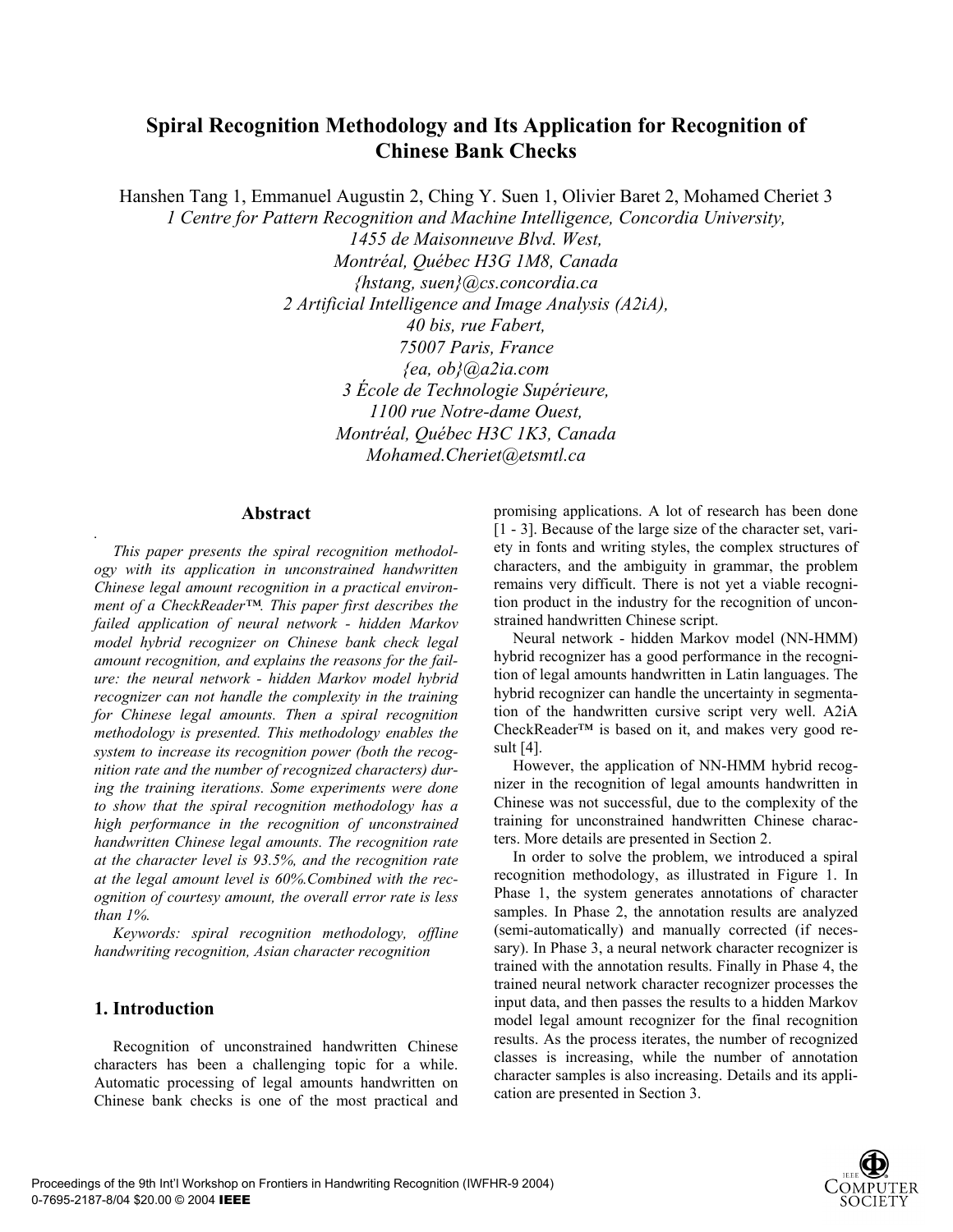





## **2. Neural Network – Hidden Markov Model Hybrid Recognizer**

A neural network character recognizer handles well the variety of shapes, fonts, and handwriting styles, as long as enough data is fed to the network during the training phase. Hidden Markov model word recognizer can handle the uncertainty in segmentation of the cursive handwritten script. Figure 2 illustrates how the HMM word recognizer processes the French word "et".



**Fig. 3: NN-HMM hybrid recognizer. [5]** 

Thus NN-HMM hybrid recognizer has a good performance in the recognition of legal amounts handwritten in Latin languages. Figure 3 illustrates one such system: the NN-HMM hybrid recognizer used in A2iA Check-Reader<sup>™</sup> [4]. Figure 4 shows virtually the idea of the training and recognition of the system, although the system is not actually implemented in the exact way. The neural network recognizer shown here is a probabilistic neural network recognizer. It produces the character recognition results as character candidate lists with confidence values. The hidden Markov model recognizer takes the candidate lists and produces the word recognition results as word candidate lists with confidence values. In the training phase, the true sequences of words are passed to the forward-backward process of the HMM word recognizer. Then, the expected character results can be computed. They are then used to conduct the back propagation of the NN character recognizer. Eventually, the system can achieve recognition rates varying from 65% to 85% (depending on countries and quality of the bank check images) with the error rates as low as 0.1% [4].



**Fig. 4: Training and testing of a NN-HMM hybrid recognizer.** 

**Table 1: Chinese character set for legal amounts.** 

| Digit or<br>Amount              | n      |   | 2            | 3 | 4  |   | 6  |
|---------------------------------|--------|---|--------------|---|----|---|----|
| Simplified<br>Chinese           | Ⅱ<br>零 |   | 三两           | 三 | 四  | 五 | 六  |
| Traditional<br>Chinese          | 零      | 壹 | 貳两           | 叁 | 肆  | 伍 | 陆陸 |
| Commonly<br>Accepted<br>Synonym | 另      |   | 貮<br>贰<br>式我 | 弍 | 툃쯰 |   |    |

| Digit or<br>Amount              |   | 8 | 9   | 10 | 100 | 1k | 10k |
|---------------------------------|---|---|-----|----|-----|----|-----|
| Simplified<br>Chinese           | 七 | 八 | 九   | ╈  | 百   | 千  | 万   |
| <b>Traditional</b><br>Chinese   | 柒 | 捌 | 玖   | 拾  | 佰   | 仟  | 萬   |
| Commonly<br>Accepted<br>Synonym |   |   | チフレ |    |     |    |     |

| Digit or<br>Amount     | 100,000k | Dollar | 10 Cents | 1 Cent | Only |
|------------------------|----------|--------|----------|--------|------|
| Simplified<br>Chinese  | 亿        | 元      | 毛<br>角   | 分      | 正    |
| Traditional<br>Chinese | 億        | 圆      | 毫        | 仙      | 整    |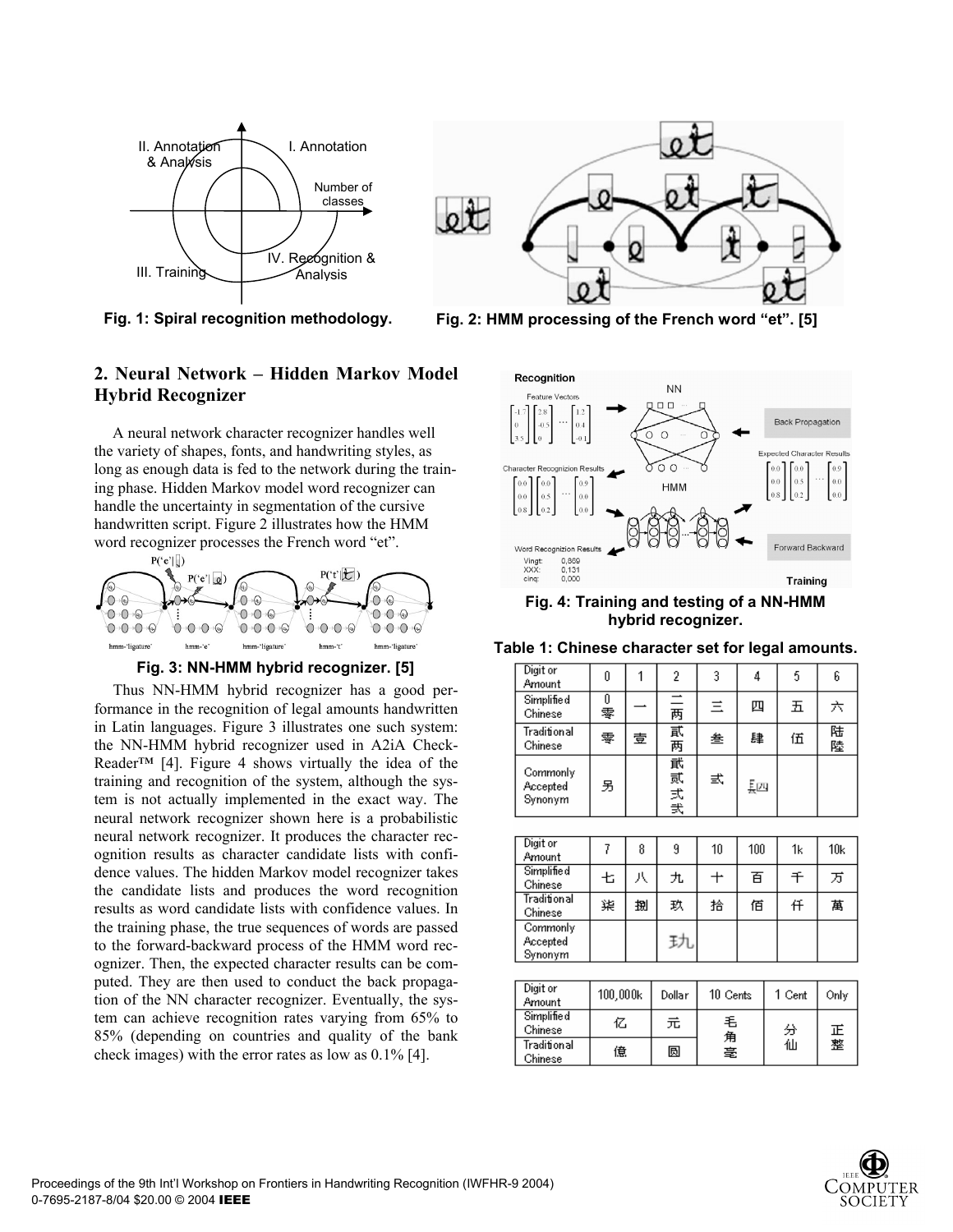However, when we tried to build an application of the NN-HMM hybrid recognizer on Chinese characters, the experimental results were not satisfactory. The recognition rate at the legal amount level was around 27%. The training of the recognizer did not converge. We analyzed the problem, and found the following reasons:

1) Chinese characters have more complex structures. Some different versions of characters have the same meanings. Many characters can be further split into radicals, while there are some common radicals in different characters. Table 1 shows the character set for Chinese legal amounts. Figure 5 illustrates that some of the characters can be further split into radicals. Moreover, some radicals themselves are characters. These make accurate segmentation at character level very difficult, and thus significantly increases the complexity of the candidate lists that the HMM recognizer need to process.

|     | $\rightarrow$ | 長 +                |         | 聿 | 拾       | $\rightarrow$ |                |       | 旨     |
|-----|---------------|--------------------|---------|---|---------|---------------|----------------|-------|-------|
|     | $\rightarrow$ | 長 +                |         | 四 | 佰 →     |               |                |       | 百     |
|     |               | $\left  \right $   |         | 五 |         |               | $\overline{A}$ |       |       |
| 伍 → |               |                    | $^{+}$  | 别 |         |               |                | $\pm$ | 意     |
| 玖   | $\rightarrow$ | $\boldsymbol{\Xi}$ | $\ddag$ | 久 | 仟 億 つ → |               | $\uparrow$     |       |       |
| 玑   | $\rightarrow$ | $\pm$ +            |         |   | 九仙      | $\rightarrow$ | $\overline{1}$ |       | $+$ 山 |

**Fig. 5 Chinese radicals that form characters.** 

The characters are on the left of the arrows. The radicals are on the right of the arrows. Some of the radicals themselves are also characters.

Figure 6 shows a graph of segmentation paths for a Chinese legal amount. The complexity of the graph is relatively low. One can easily find many more complicated cases.



#### **Fig. 6: Graph of segmentation paths for a Chinese legal amount.**

The correct segmentation path is bolded.

2) For legal amounts, each Chinese character itself can form a word, which makes it difficult to build a word dictionary. After character recognition, the system directly proceeds to amount level recognition with the HMM recognizer. Usually, a legal amount consists of a long character sequence.

3) The grammar for Chinese legal amounts is ambiguous. For a given numeric amount, there can be more than tens of possible character sequences in Chinese legal amount. This makes the forward-backward process during the training phase of the HMM recognizer very difficult to stabilize.

4) The NN-HMM hybrid recognizer is trained based on the maximum mutual information estimation. The following discriminant training criterion is applied:<br> $\sum_{k \in P(A)} \sum_{k \in P(A'|n)} \sum_{k \in P(A'|n)} p_{k(n)}$  $log R(\Lambda) = \sum_r log P(O^r | \lambda_r) - \sum_w log P(O^r | m_w) P(m_w)$ *r*

where  $p(O^r | \lambda_r)$  is the probability of a true path, and  $P(O^r | m_w)P(m_w)$  is the probability of all the other possible paths. The training process intends to maximize  $log R(\Lambda)$ . However, if there are too many possible paths,  $\sum_{w} \log P(O^r | m_w) P(m_w)$ 

becomes excessively large, and eventually stops proper training. Unfortunately, this is exactly the case we had.

Since the NN-HMM hybrid recognizer could not be trained properly, we introduced the spiral recognition methodology.

## **3. Spiral Recognition Methodology**

The idea of the spiral recognition is incremental: train and develop the system step by step. As shown in Figure 1, the spiral recognition methodology has 4 phases: annotation, annotation analysis, training, and recognition. Each phase is dependent on its previous phase. Kornai et al. introduced an iterative method to reduce human involvement to prepare training data [6]. They first manually built a bootstrap set, and then tried to enlarge the set with some techniques. Our methodology is more robust and more automatic. Grammar and contextual information is used to aid the automatic process. Although some manual analysis during the process may be required, the human involvement is further reduced.

We built a grammar-contextual tool for Chinese legal amount. The grammar tool can accomplish two tasks: One is to check whether a sequence of hypothetical character / radical observations is a valid legal amount; if yes, the equivalent numeric amount is returned. The other one is to generate all possible sequences of characters / radicals with a given numeric amount. During the recognition phase, the tool can help the recognizer to bypass some of the syntactically or contextually impossible sequences of hypothetical character / radical observations, which result from over-segmentation and under-segmentation, etc. It may also be used to combine redundant sequences of hypothetical character / radical observations due to the presentations of radicals (refer to Figure 5). During the training phase, the tool can help to direct the recognition system to correct and stable states. It may also be used to extend the character level recognizer to a radical level recognizer (refer to Figure 5).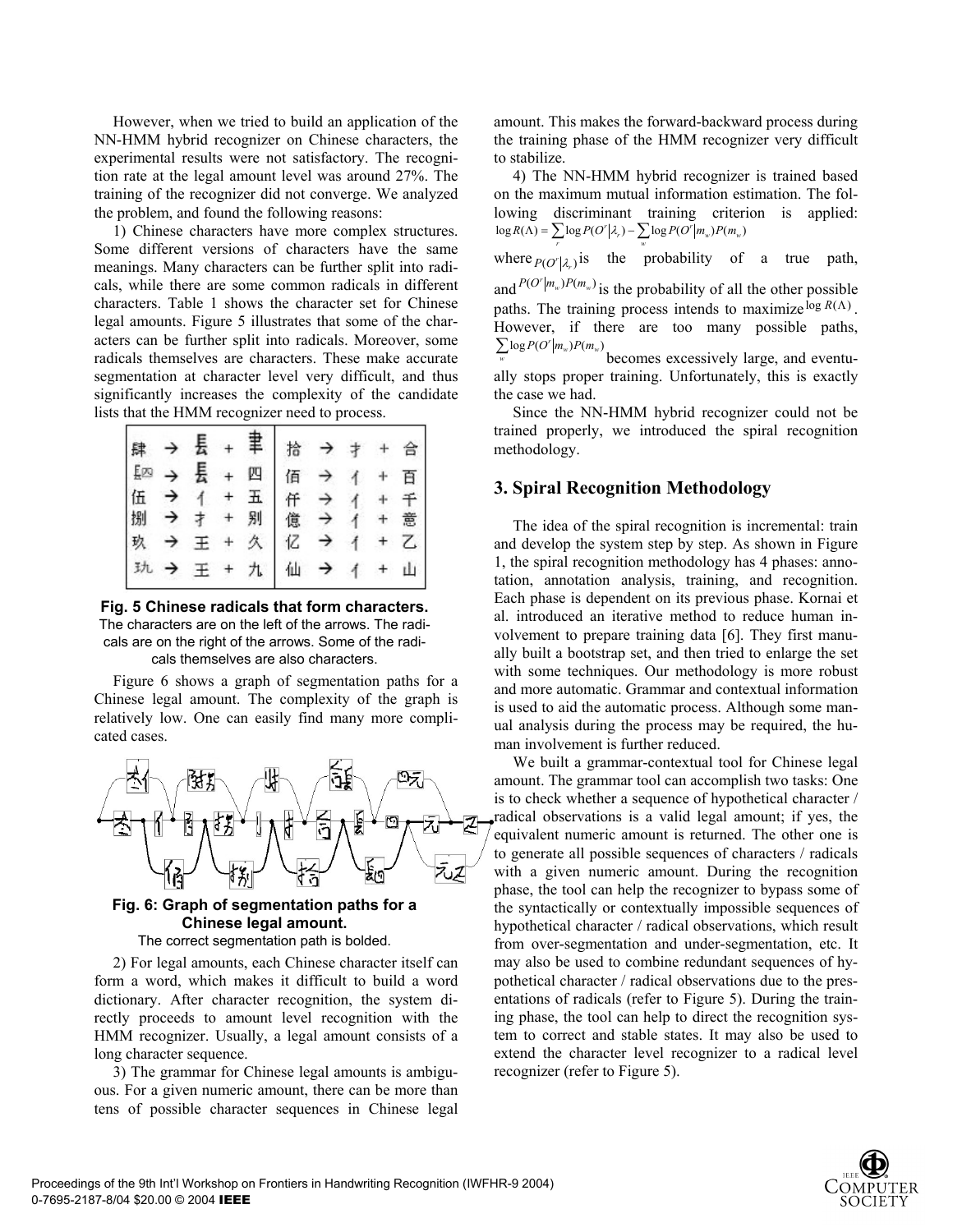#### **3.1 Initial iteration**

In the first iteration of the process, the annotation tool has not much prior knowledge. With the segmentation information (including segmentation points, estimated character width, and inter-character spaces, etc.) and grammar and contextual information (possible character sequences generated for a given numeric amount of the bank check), the automatic annotation tool can produce annotated character samples for neat and simple bank checks. All the checks with noises and uncertainty in segmentation are rejected. Figure 7 shows a snapshot of the annotation result.



**Fig. 7: Annotation result.** 

The upper part is the image of the legal amount on a neat bank check. The lower part is the annotated character samples.

Then an annotation analysis tool is applied, as shown in Figure 8. In this stage, the annotation accuracy is not very high. But the qualities of the annotations for some key characters, such as "dollar", "only", "ten", and "hundred" are high enough to train the neural network character recognizer. The average annotation error rate for these characters is around 4%. If the annotation quality is not good enough, manual correction may be necessary.

After annotation analysis and manual correction (if necessary), the annotated character samples are fed to the neural network character recognizer. Then the recognition phase is the same as the normal NN-HMM hybrid recognizer.



**Fig. 8: Annotation analysis tool.**  The upper part of the window shows the annotated characters. The lower part of the window shows from which original legal amount a selected character is.

#### **3.2 Following Iterations**

In the second and following iterations of the process, annotation has gathered more prior knowledge. With the segmentation information, grammar and contextual information, and recognition information, the automatic annotation tool can produce more annotated character samples for more bank checks. Figure 9 shows a segmentation-grammar graph for the legal amount on a bank check. With the graph, annotated character samples can be generated of better quality.

The annotation analysis, training, and recognition phase is similar to those of the initial iteration. Analysis shows that the number of annotated samples, the quality of the annotation, and the recognition power are all increasing during the iterations. Figures 10 and 11 show the recognition result of a bank check handwritten in Chinese.



#### **Fig. 9: Segmentation-grammar graph for a legal amount image.**

The numbers in the vertices are transition states. The edges are labeled with the number associated with the character object indices. This directed graph show all the possible segmentation for a give legal amount.



**Fig. 10: Input bank check image.** 

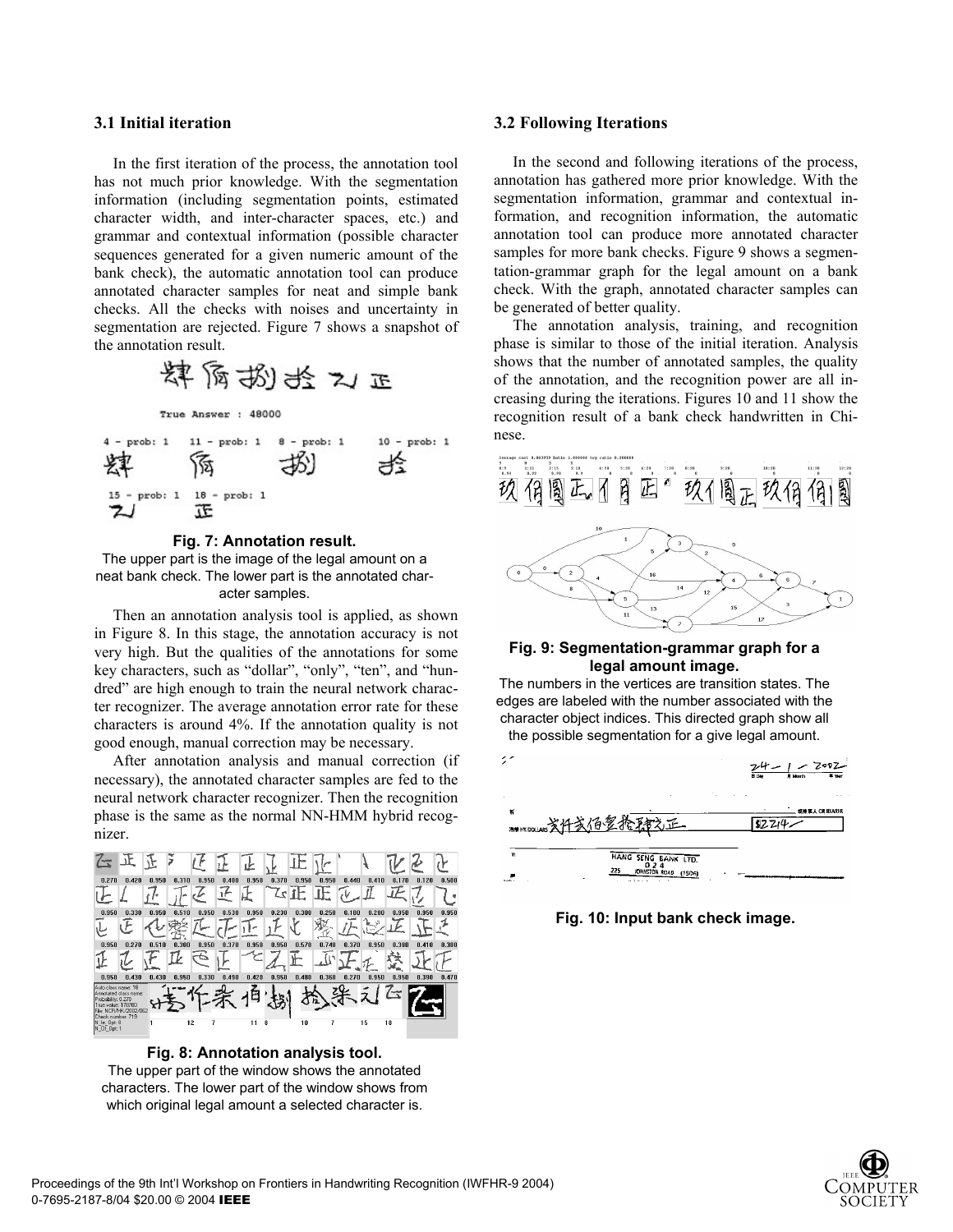|     | Literal amount candidates:  |     | Cent part candidates: |
|-----|-----------------------------|-----|-----------------------|
| 0:  | $2214.00$ ----> 0.00207     | 0:  | $0$ ----> 0.00367     |
| 1:  | $7214.00$ ----> 0.00138     | 1:  | $1$ ----> 0.00000     |
| 2:  | $2714.00$ ----> 0.00006     | 2:  | $2$ ----> 0.00000     |
| 3:  | $3214.00$ ----> 0.00005     | 3:  | $3$ ----> 0.00000     |
| 4:  | $7714.00$ ----> 0.00004     | 4:  | $4$ ----> 0.00000     |
| 5 : | $20000014.00$ ----> 0.00002 | 5 : | $5$ ----> 0.00000     |
| 6.: | $2414.00$ ----> 0.00001     | 6 : | $6$ ----> 0.00000     |
| 7:  | $7314.00$ ----> 0.00001     | 7:  | $7$ ----> 0.00000     |
| 8 : | $9214.00$ ----> 0.00001     | 8:  | $8$ ----> 0.00000     |
| 9:  | $2814.00$ ----> 0.00001     | 9:  | $9$ ----> 0.00000     |
| 10: | $2314.00$ ----> 0.00001     | 10: | $10$ ----> 0.00000    |
| 11: | $7014.00$ ----> 0.00000     | 11: | $11$ ----> 0.00000    |
|     |                             |     |                       |

#### **Fig. 11: Recognition result for the image in Figure 10.**

The recognition result option 0 is "2214.00", which is the correct numeric value.

#### **4. Experimental results and analysis**

After 8 iterations of the process on the database of a training set of 47.8 thousand real bank checks, and a test set of 12 thousand, the average annotation error rate reduces to 3%. The recognition rate for annotated samples is 90.66% for the top candidate. The real recognition at the character level is estimated by

1 – Annotation Error Rate Real Recognition Rate =  $\frac{\Delta n}{\Delta n}$  Recognition Rate

Thus at the character level, the estimated real recognition rate is 93.5% for the top candidate, while the amount level recognition rate is 60% for the top candidate, and 76% for the top 4 candidates. Combined with the recognition of the courtesy amount, the recognition rate is 85%, with an error rate of 1%. Figure 12 shows the character level recognition rate increased from 79.4% to 93.5% during the 8 iterations. Figure 13 shows that the number

of annotated character samples increased from 221k to 315k for the training set, and increased from 72k to 79k for the test set. Figures 14 and 15 show the confusion matrices after the second and the eighth iterations, respectively. It's obvious that after several iterations, the confusion among different characters decreased. For key characters, such as "dollar", "only", "ten", and "hundred", the changes were relatively small (average 7% increase). However, for the other characters, the recognition rates increase rapidly (average 15% increase).







**Fig. 13: Number of annotated character samples** 

|     | n   |     | 2                  | З           |     | 5.          | ĥ           | 7    | 8    | 9                | 10      | 11    | 12   | 13.      | 14           | 15          | 16   | 17          | 18          | 19          | 20           |
|-----|-----|-----|--------------------|-------------|-----|-------------|-------------|------|------|------------------|---------|-------|------|----------|--------------|-------------|------|-------------|-------------|-------------|--------------|
| n   |     | 6.2 | n 2.               | 11.1        | n 4 | 0.0         | 1.6         | 0.2  | 0.0  | 0.4              | 0.2     | 0.2   | 0.0  | 0.7      | 0.0          | 0.0         | 0.0  | 0.0         | 12          | Πn          | 5.6          |
|     | n 2 | 792 | -0.3               | 2.0         | 0.1 | 0.3         | 0.3         | 0.1  | 0.0  | 0.0              | 0.2     | 0.2   | 0.0  |          | 0.7 0.0      | 0.0         | 0.0  | 0.0         | 0.8         |             | $0.0\,15.6$  |
|     | 0.3 |     | 0.4 85.9           | 0.5         | 0.0 | 0.1         | 0.0.        | 0.4  | 0.0  | 0.4              | 0.4     | 0.0   | 0.0  |          | $0.2\,0.0$   | 0.6         | 0.0  | 0.0         | 0.2         |             | 0.0110.4     |
| 3.  | Ω5  | 13  | <u>лз</u>          | 84 N        | nπ  | 02          | $\Box$ 4    | -0.2 | 0.0  | 0.1              | 0.4     | 0.1   | 0.0  |          | $0.2\,0.0$   | n 2         | 0.0  | Ωn          | 1.0         |             | 0.011.1      |
|     | n n |     | n 1                | n 1         | 818 | 0.2         | 0.4         | 0.1  | 0.1  | 0.2 <sub>1</sub> | 0.7     | 0.1   | 0.8  | 0.1      | 0.0          | 0.1         | 0.1  | 0.1         | 03          |             | $0.0$ 14.8   |
| 5   | nη  | n 1 | n n                | nп          | n 1 | 85.9        | 0.5         | 0.0  | 0.0  | 0.0              | 0.1     | 5.7   | 0.6  |          | $0.0 \, 0.0$ | 0.0         | ΠN   | n 2         | n 5         | n n         | 6.3          |
| 6   | 0.1 | n 4 | n 1                | 0.1         | 0.1 | 1.1         | 84.5        | 0.0  | 0.1  | 0.4              | 22      | 1.3   | 0.0  |          | 0.1, 0.0     | 0.2         | 0.0  | 0.0         | $\bigcap$ 4 | 0.0         | 9.0          |
|     | 0.0 | 0.6 | n 9                | 0.4         | 0.6 | 0.2         | $\bigcap$ 1 | 82.3 | 0.0  | 0.9              | 0.4     | 0.1   | 0.2  | 0.1      | -0.0         | 0.3         | 0.0  | 0.1         | 0.6         |             | 0.012.2      |
| 8   | 0.0 | ΠN  | Πn                 | 0.0         | 03  | 0.0         | 0.1         | 0.0  | 84.7 | 0.0              | 1.1     | 0.4   | 0.1  | 0.0      | 0.0          | 0.6         | 0.0  | 0.1         | 0.0         | n n .       | 12.7         |
| 9   | 0.1 | n 2 | 0.6                | 0.2         | n 2 | 03          | 0.3         | 0.1  |      | 0.2 89.9         | 0.6     | 0.1   | 0.2  |          | 0.0 0.0      | 0.0         | 0.0  | 0.0         | $\bigcap$ 4 | Πn          | 6.7          |
| 10  | 0.0 | 0.0 | 0.1                | 0.1         | 0.0 | 0.3         | 0.6         | 0.0  | 0.1  |                  | 0.289.0 | 0.8   | 0.0  |          | $0.0 \, 0.0$ | 0.0         | 0.0  | 0.0         | 0.4         | 0.0         | 8.3          |
| 11  | nп  | ΠN  | nп                 | nπ          | nπ  | 1.9         | n 1         | n n  | ΠN   | n n              | n 1     | 899   | n 2  |          | $0.1\,0.0$   | nη          | n 1  | nη          | ΠN          | nπ          | 7.4          |
| 12  | nη  | nη  | n 1                | nη          | nη  | $\bigcap$ 4 | 0.1         | n n  | 0.0  | 0.0              | 0.1     | 0.5   | 91.0 | n n      | 0.0          | nη          | nη   | 03          | nπ          | nπ          | 7.6          |
| 13  | n 1 | Ω9  | n 9                | 11          | 0.3 | 0.0         | 0.6         | 0.1  | 0.0  | 0.0              | 0.1     | 0.6   | 0.0  | 81.7 0.0 |              | n 7         | 0.4  | 0.0         | 1 N         | n n         | 11.4         |
| 14  | 0.0 | 0.0 | 0.0                | 0.0         | 0.0 | 0.0         | 0.0         | 0.0  | 0.0  | 0.0              | 0.0     | 0.0   | 0.0  |          | 0.0 0.0      | 0.0         | 0.0  | 0.0         | 0.0         | 0.0         | 0.0          |
| 15  | Πn  | n 1 | n 4                | $\bigcap$ 1 | Πn  | 0.0         | 0.0         | 0.0. | 0.0  | 0.0              | 0.2     | 0.1   | 0.0  |          | $0.1$ 0.0    | 76.0        | n n  | ΠN          | n 8         |             | 0.0.22.0     |
| 16  | 0.0 | 2.7 | 0.0                | 0.2         | 0.2 | 0.0         | 0.2         | 0.0  | 0.3  | 0.0              | 0.0     | 6.4   | 0.8  |          | 2.5 0.0      | 1.3.        | 66.2 | 0.2         | 0.3         |             | 0.0118.7     |
| 17  | 00  | 00  | 0.9                | 0.0         | 09  | 70          | 0.0.        | 0.0  | 0.0  | 0.0              | 0.0     | 3.5   | 2.6  |          | $0.9\,0.0$   | 1.7         | n n  | 32.2        | 0.0         |             | $0.9 - 49.6$ |
| 18. | 0.0 | 0.2 | 0.1                | 0.2         | 0.1 | 0.1         | 0.4         | 0.0  | 0.0  | 0.1              | 0.7     | 0.0   | 0.0  |          | 0.0 0.0      | 0.1         | 0.0  | 0.0.        | 86.0        |             | $0.2$ 11.8   |
| 19  | пn  | n 5 | 03                 | n 2         | n 2 | 03          | n n         | n n  | 02   | 0.2 <sub>1</sub> | 0.3     | n n   | n 2  |          | በ2 በበ        | nп          | 0.0  | n 2.        |             | 23.505.44.7 |              |
| 20. | nп  | 0.5 | $\bigcap$ $\Delta$ | 0.5         | 0.3 | n 5         | -0.3        | 01   | 02   | 02               | $\Box$  | - 0.9 | n7   |          | 0200         | $\bigcap$ 6 | n n  | $\bigcap$ 1 | $1 \Omega$  |             | በ2.926       |

## **Fig. 14: Confusion matrix after 2nd iteration.**

Classes 10, 11, 12, 15, and 18 are "ten", "hundred", "thousand", "dollar" and "only", respectively. Class 14 is "hundred billion", which we have never seen in a real bank check. Consequently, its recognition rate is always 0.